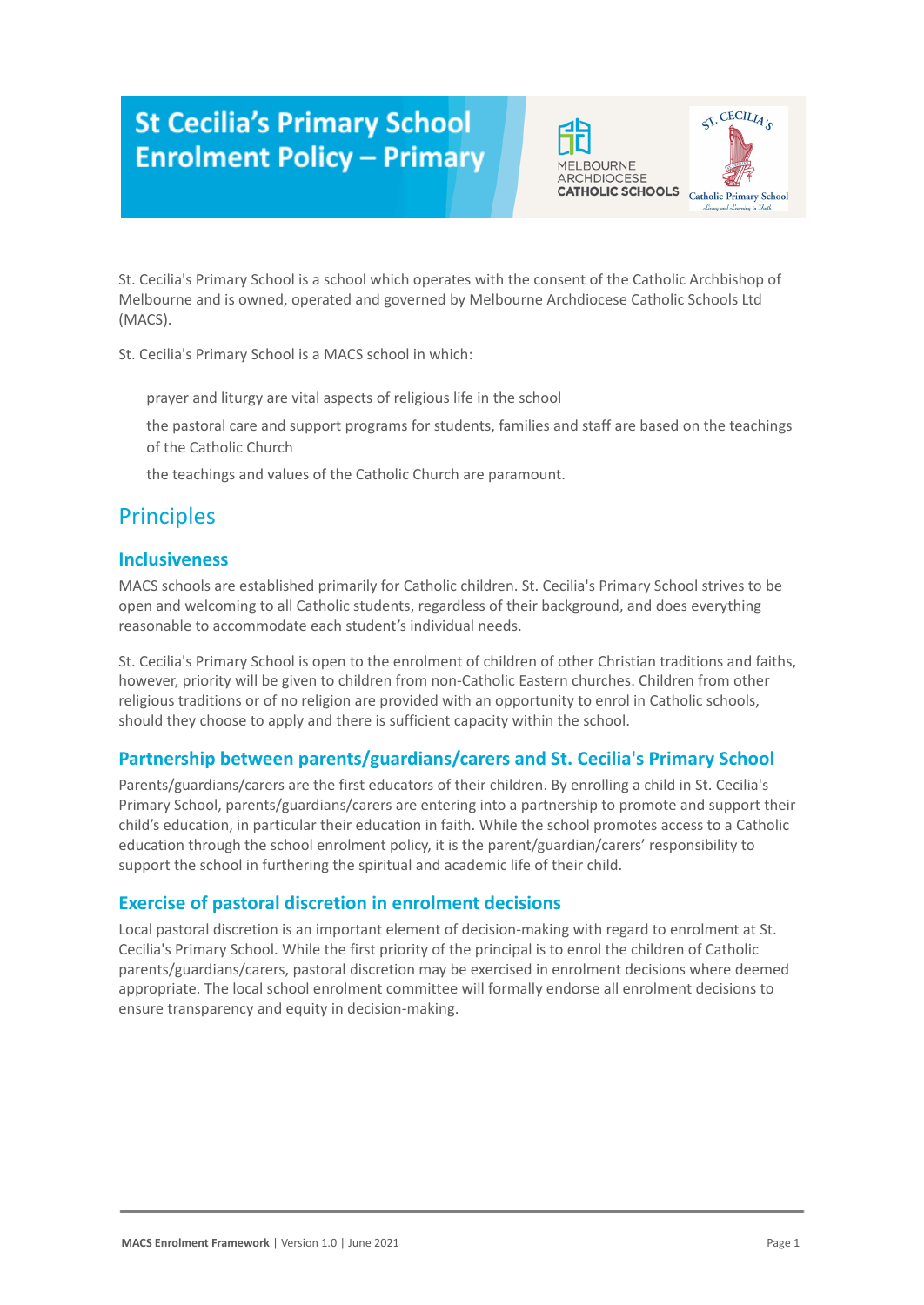### **Priority enrolment**

There is an agreed order of priority for enrolment in MACS schools, which must be followed in the enrolment policy and procedures. As systemic Catholic schools, the first priority of Catholic schools is the provision of a Catholic education for Catholic children.

The order of priority for MACS primary schools is:

Catholic children who are residents of the parish

siblings of children already enrolled in the school

Catholic children who are not residents of the parish but are recognised as parishioners by the parish priest

Catholic children from other parishes (for pastoral reasons)

5. children from non-Catholic Eastern churches (i.e. Greek Orthodox, Coptic Orthodox, Ukrainian Orthodox, Russian Orthodox, Serbian Orthodox and other Orthodox) who are residents of the parish

6. children from non-Catholic Eastern churches (i.e. Greek Orthodox, Coptic Orthodox, Ukrainian Orthodox, Russian Orthodox, Serbian Orthodox and other Orthodox) who reside outside the parish

other Christian children who are residents of the parish

other Christian children who reside outside the parish

9. non-Christian children who are residents of the parish

10. non-Christian children who reside outside the parish.

# **Definitions**

#### **Catholic child**

For the purpose of enrolment in a Catholic school, a child is considered to be Catholic if they are a member of the Catholic Church, usually established by a Certificate of Baptism.

#### **Enrolment catchment area**

The enrolment catchment area is a defined area from which a school enrols students as officially designated to a school by MACS. The parish for St. Cecilia's Primary School is St.Cecilia's. In parishes with more than one primary school, the catchment for each school is determined by the parish in consultation with MACS.

Enrolment is subject to the maximum capacity of the school.

#### **Orthodox child**

For the purpose of enrolment in a Catholic school, a child is considered to be Orthodox if they are a member of a non-Catholic Eastern church, including Greek Orthodox, Coptic Orthodox, Ukrainian Orthodox, Russian Orthodox, Serbian Orthodox and other Orthodox.

#### **Parish**

'Parish' refers to the local parish as defined by its geographical boundaries and student location is based on home address.